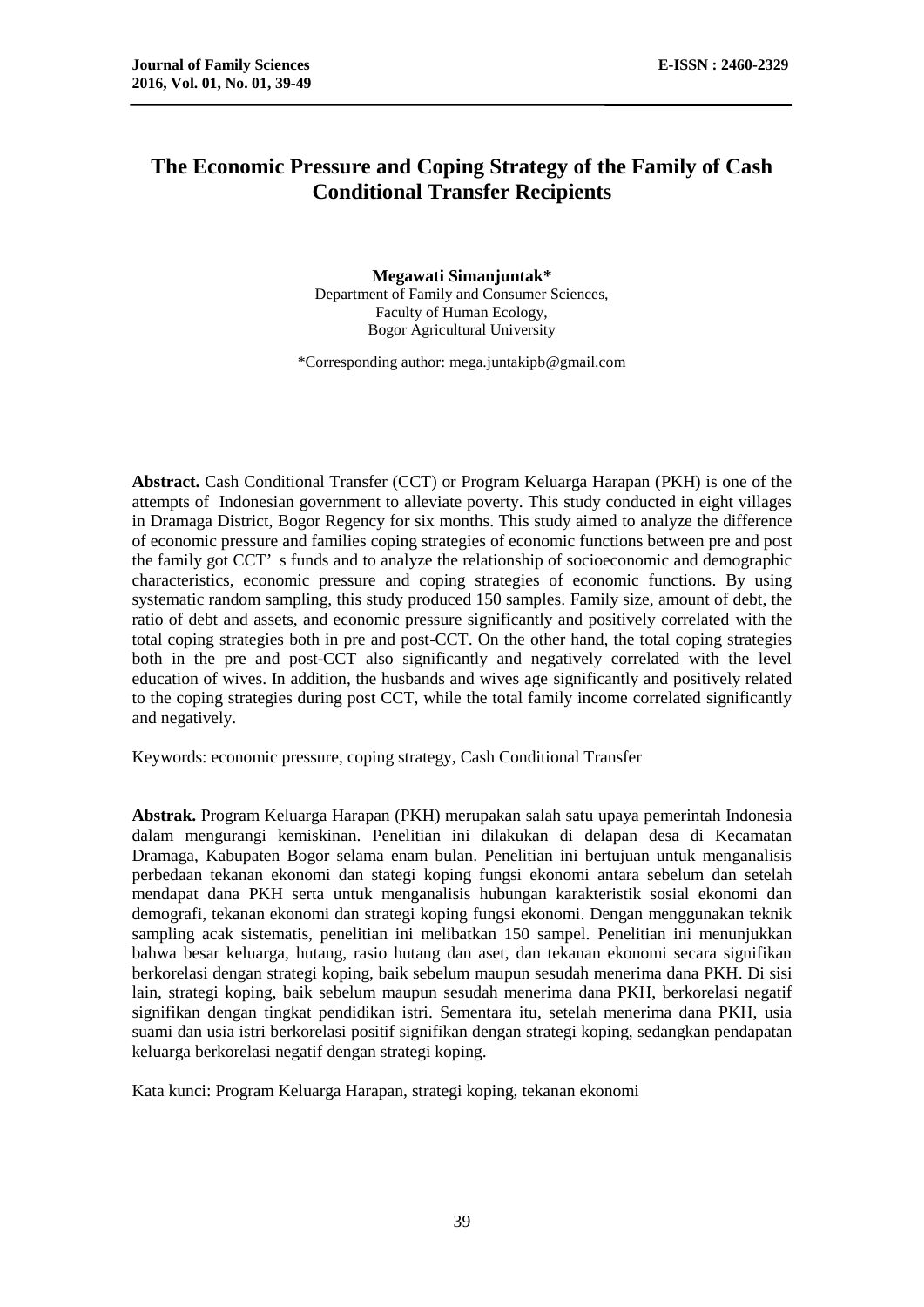# **Introduction**

During 2014 and 2015, the number of the poor in Indonesia has increased from 27.73 million to 28.51 million (Statistics Indonesia, 2016). The government of Indonesia has attempted various efforts to reduce poverty. One of them is Conditional Cash Transfer (CCT), which is specifically well known in Indonesia as Program Keluarga Harapan (PKH). The main purpose of CCT is to reduce poverty and improve the quality of human resources, especially in the poor communities. It also aims to accelerating the achievement of Millennium Development Goals (MDGs) by the year of 2015.

Based on Fiszbein and Schady (2009) exploration, Conditional Cash Transfers (CCTs) in many countries are programs that transfer cash, generally to poor households, in the condition that those households make prespecified investments in the human capital of their children. By and large, CCTs have increased consumption levels among the poor. Thus, they have resulted in sometimes substantial reductions in poverty among beneficiaries—especially when the transfer has been generous, well targeted, and structured in a way that does not discourage recipients from taking other actions to escape poverty. The CCTs have been widely implemented since it gives positive effects on household consumption and on poverty (as measured by the headcount index, the poverty gap, an the squared poverty gap).

Research on the evaluation of poverty reduction programs has been more focused on the study of effectiveness, the supply program, or the study of program implementation which has been frequently done by the World Bank and other research institutions. On the other hand, research on the family– recipients of poverty reduction programs in Indonesia– has been rarely conducted, especially on such aspects as the coping mechanism which is used when facing the family' s economic pressures. However, among these studies, there is no comparing condition of the family before and after receiving the program. Therefore, this study focuses on examining how much the change felt by beneficiary families before and after the program. This study also use appropriate and newer methods in order to capture the changes precisely.

Economic pressure, conceptualized as the family's perceived financial inability to meet family necessities, is distinguished from economic conditions that include more structural indicators of poverty (Conger et al., 2002). A study by Robila (2006) concluded that higher community poverty and exclusion is also associated with higher economic pressure. In this study, economic pressure is financial difficulties experienced by family during pre-period and post-period of receiving CCT funds.

Coping strategies are someone attempts to control, reduce, and tolerate demands or problems (Hastuti and Milyawati, 2009). Coping strategy in the state of economic function is the effort made by family to manage the difficulties on family resources that most possibly would allow fulfilment of material needs more adequately by implementing two ways, namely searching for additional revenue and performing savings during both pre-period and post-period of receiving the CCT funds.

With those considerations, this study aimed to analyze the difference of economic pressure and economic functions, families coping strategies between pre and post receiving CCT funds, as well as to analyze the relationship between socioeconomic and demographic characteristics, economic pressure and coping strategies of economic functions. The novelty of the study is the design and the methods used. This study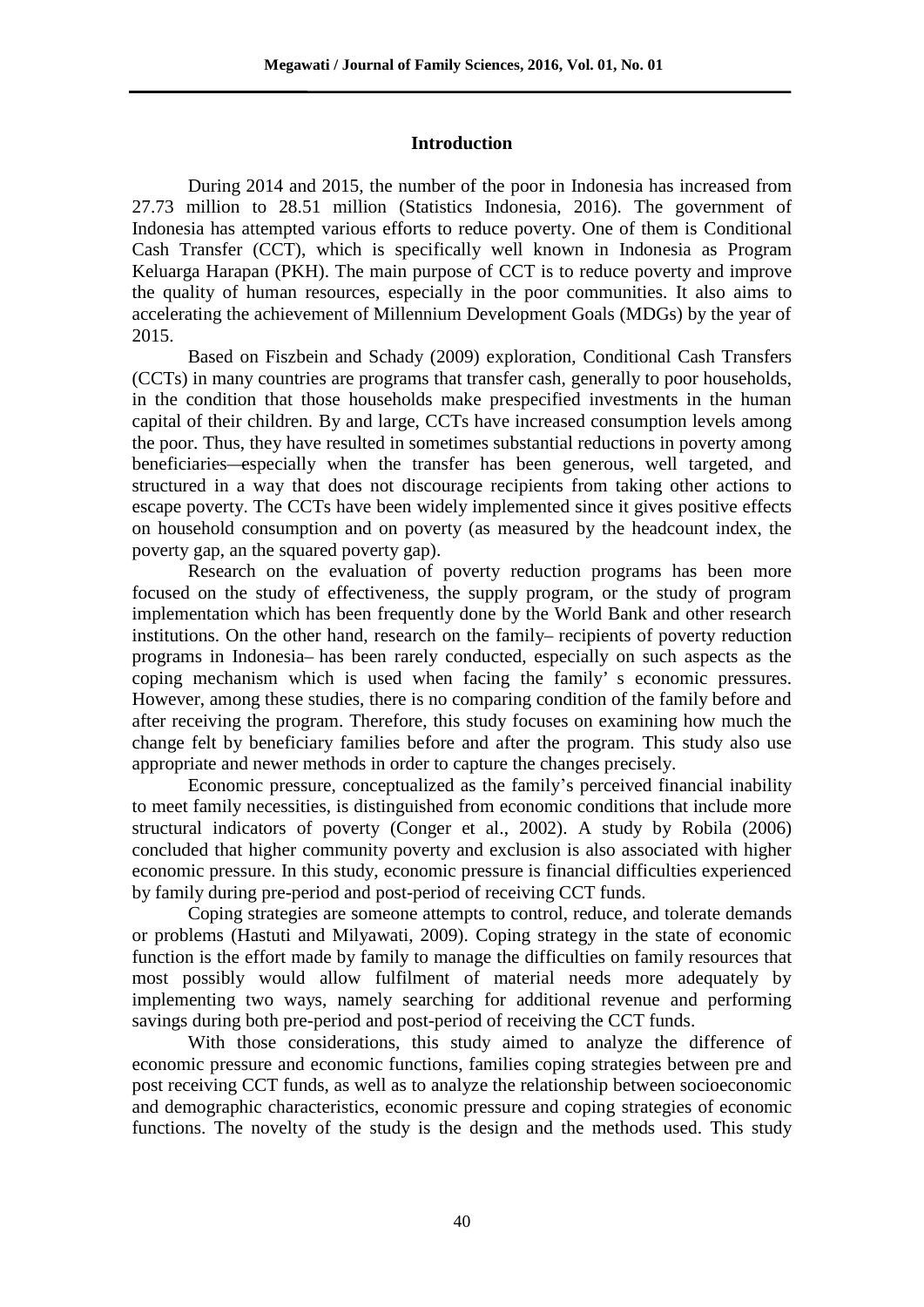applied a combination of cross-sectional and retrospective designs that it was essential to analyze the differences between the pre and post receiving CCT funds.

# **Method**

#### **Participants**

The study was conducted in six months at eight villages (Purwasari, Petir, Sukadamai, Sukawening, Neglasari, Sinarsari, Ciherang, and Dramaga) in the Dramaga District, Bogor Regency. The population of this study was the families who receiving CCT funding. The sampling method was using systematic random sampling which produced 150 samples with housewives as the respondents.

## **Measures**

The primary data included demographic and socioeconomic characteristics (family size, age, education level, job, and income), economic pressures, and family coping strategies in the state of economic function. The secondary data were obtained from Statisctics Indonesia, village office, local sub-district office, and CCT officers of Dramaga District. Data were collected by interview using questionnaires.

Economic pressure is a financial difficulty experienced before and after family received CCT funds. The questionnaire of family economic pressure consisted of 10 items of questions using a scale of  $1 =$  Depressed,  $2 =$  Quite Depressed, and  $3 =$  Not Depressed, with the reliability value of 0.926. The higher the score, the higher the economic pressure felt by families. The obtained score was divided into three categories: not depressed (score <60), quite depressed (score 60-80), and distressed  $(\text{score} > 80)$ .

Coping strategies in the study referred to the effort made by the family to organize the difficulties of family resource that will allow the fulfillment of material needs by applying two ways, namely income generating and cutting back expenses both in pre and post-CCT funds. The measurement of coping strategies included 41 items that were divided into two dimensions, namely saving strategies and seek additional revenue. The items of number of savings strategy were rated on a scale of  $1 =$  Never, 2  $=$  Sometimes, and  $3 =$  Often, and the reliability value of 0.760. Composite scores were transformed into a scale of 0 to 100, where the higher the score, the more coping strategies undertaken by families. The categorization score was low (score  $\leq 60$ ), moderate (score of 60-80), and high (score> 80).

### **Analysis**

The data processing was done in two ways, namely descriptive statistics and inferential statistics. The statistical analysis used is Paired Samples T-test and Spearman/Pearson correlation.

#### **Result**

#### **Demographic and Socioeconomic Characteristics**

Demographic and socioeconomic characteristics of the families of this study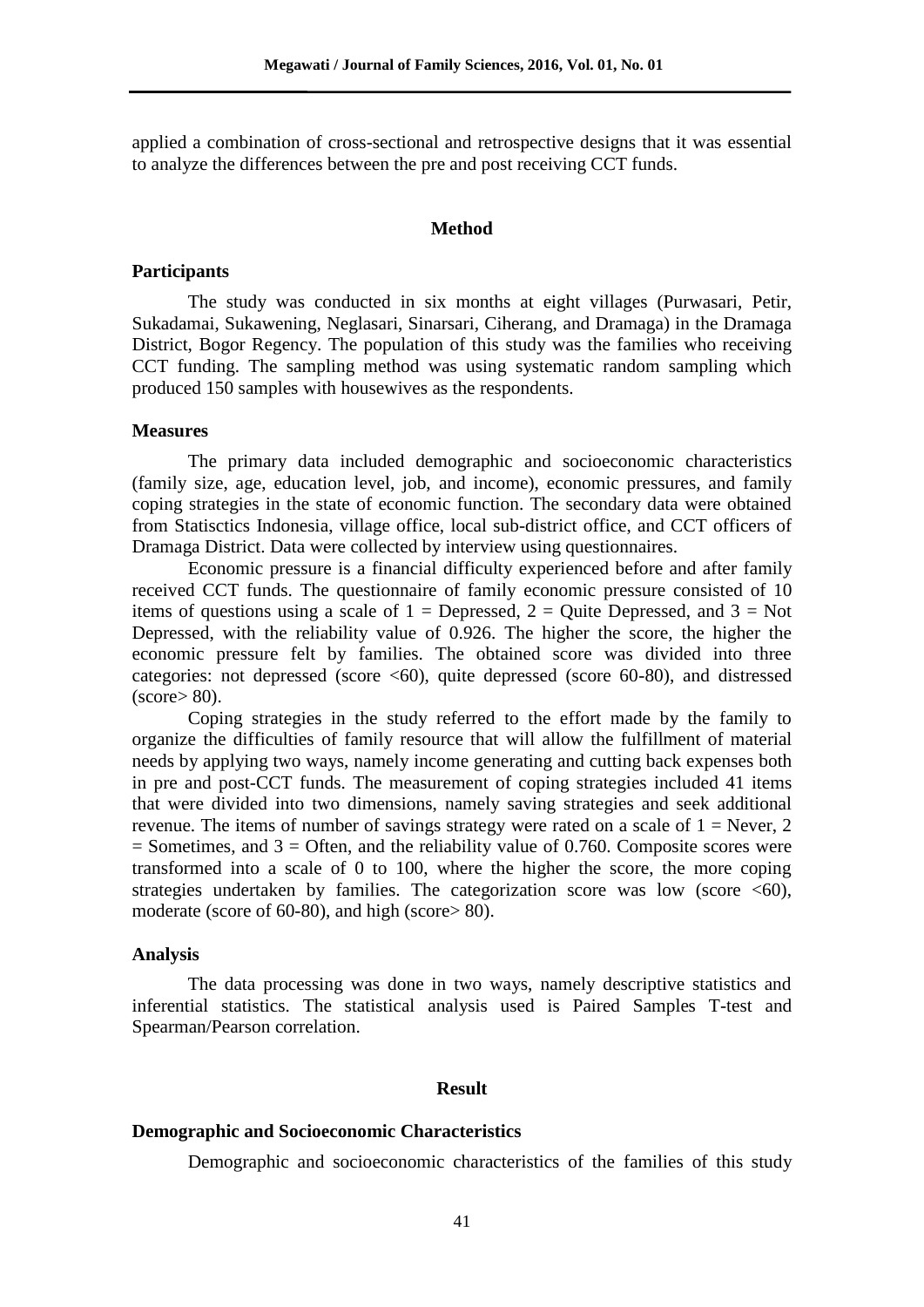were described as follows: the largest percentage of family size ranged from 5 to 6 people structured as nuclear family, and the husbands and wives aged between 30 and 49 years old. This result is in line with a study by Amendah et al. (2014) that the main income earner in the household aged about 34 years old. The education level of the husbands and wives were up to primary school. Husbands worked as laborers, while most of the wives did not work. The total of family income increased significantly 1.3 times during the pre period of receiving CCT fund. The average of total family income per month per capita was Rp89.594,01 during the pre period of receiving CCT fund and Rp118.044,96 during the post period. Statistical analysis of differential paired test between the pre period and the post period of receiving CCT fund showed that there was a significant difference  $(p=0.000)$  between the two states. The percentage of poor families in the pre period of receiving CCT fund was 82.7 percent, while in the post period the percentage increased slightly to 83.3 percent.

### **Economic Pressures**

The economic pressure during the pre period of receiving CCT fund felt by half to three-fifths of the families categorized under the pressed turned out to be two-fifths in such aspects as having the sufficient finance for the family (67.3% pre period of receiving CCT fund; 17.3 percent post period of receiving CCT fund), sending their school-age children (61.3% pre period of receiving CCT fund; 8.7 percent post period of receiving CCT fund), paying for children school needs (62.7% pre period of receiving CCT fund; 7.3 percent post period of receiving CCT fund), and buying food including daily snacks (52.0% pre period of receiving CCT fund; 20.7 percent post period of receiving CCT fund). Those changes were favorably the reason why the families that were categorized under the economically pressed did not become more depressed.

|     |                                                  | Means (score $1-3$ ) |            |            |                       |
|-----|--------------------------------------------------|----------------------|------------|------------|-----------------------|
| No. | Items of economic pressures                      | Pre                  | Post       | Delta      | Independent           |
|     |                                                  | <b>CCT</b>           | <b>CCT</b> | (Post-Pre) | t-test $(Sig)$        |
| 1.  | The adequacy of family finances                  | 2.47                 | 1.75       | $-0.72$    | **<br>$0.000^{\circ}$ |
| 2.  | Sending their school-age children                | 2.31                 | 1.41       | $-0.90$    | $0.000^{\circ}$       |
| 3.  | Paying for school children                       | 2.35                 | 1.39       | $-0.96$    | $0.000***$            |
| 4.  | Buying clothes family members                    | 1.95                 | 1.55       | $-0.40$    | $0.000***$            |
| 5.  | Meeting the needs of material (furniture)        | 1.75                 | 1.57       | $-0.18$    | $0.000***$            |
| 6.  | Meet desired goods for family                    | 1.87                 | 1.64       | $-0.23$    | $0.000***$            |
| 7.  | Buying food needs of the family, including daily | 2.25                 | 1.81       | $-0.44$    | $0.000^{**}$          |
|     | snacks                                           |                      |            |            |                       |
| 8.  | Paying for electricity per month                 | 2.00                 | 1.79       | $-0.21$    | $0.000^{\circ}$       |
| 9.  | Buying non-food items (soap. health purposes)    | 1.86                 | 1.59       | $-0.27$    | $0.000***$            |
| 10. | Paying medical bills                             | 1.83                 | 1.63       | $-0.20$    | $0.000$ **            |
|     | Total (item 1-10)                                | 2.06                 | 1.61       | $-0.45$    | . **<br>0.000         |

Table 1 Distribution and different test of family economic pressures items

*Note*. (\*\*) significant at p-value <0.01

The score of every item of economic pressure was presented in Table 1. The scale was scored into 3=depressed, 2=quite depressed, and 1=not depressed. Two items as sending their school-age children and paying for school had the highest gap between pre and post CCT respectively 0.90 and 0.96. Otherwise, the lowest gap between the two period was meeting the needs of material (furniture) as the gap was 0.18.

The derived economic pressure composite score means that the higher the score,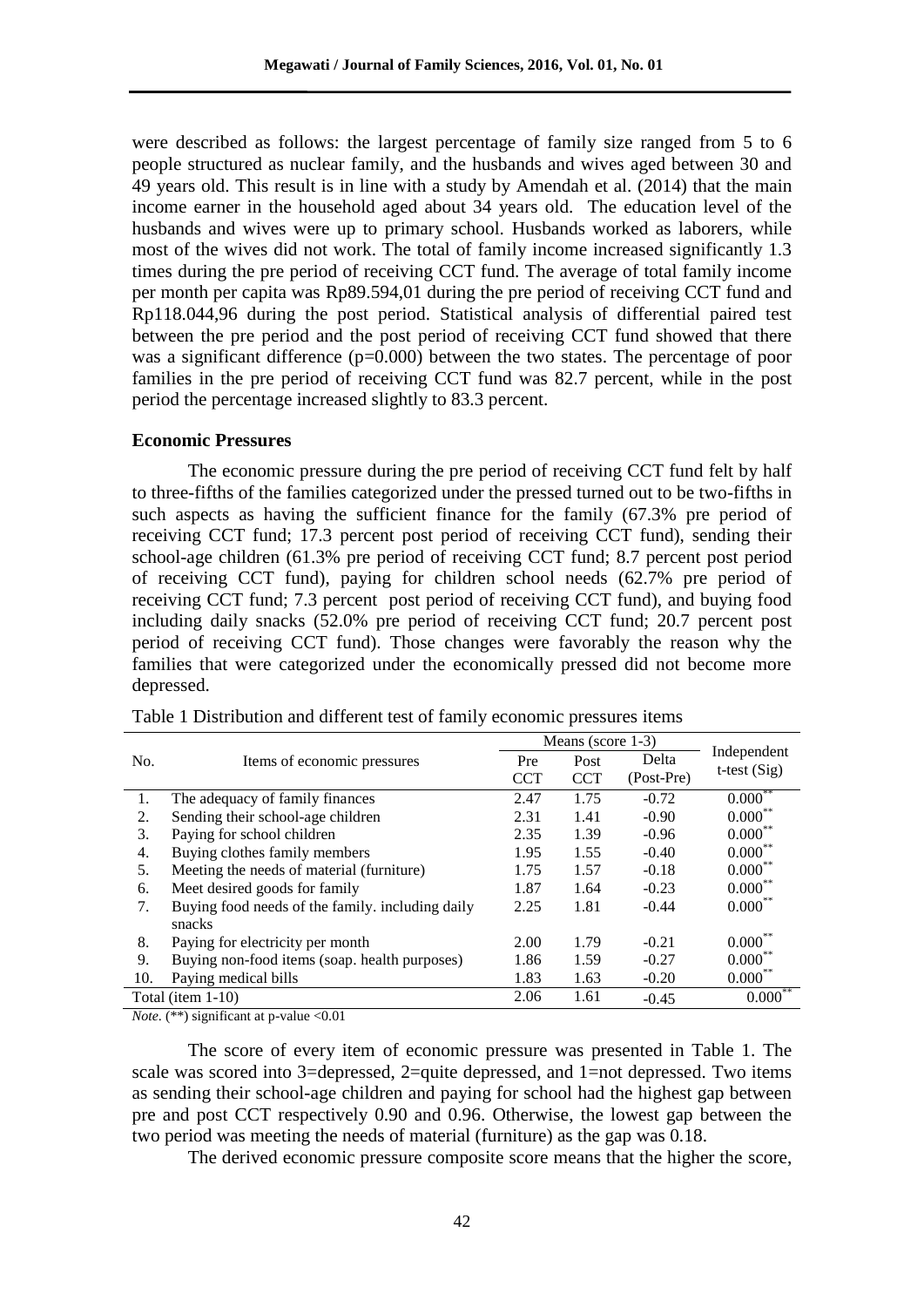the higher the economic pressures experienced by families. Based on the categorization of economic pressure, more than half (52.7%) of the families in the pre period of receiving CCT fund was classified as not depressed, which in turn improved, which then made most of the families (81.3%) to be in not depressed category. The average economic pressure score also decreased from 53.27 in the pre period of receiving CCT fund to 30.67 in the post-period of receiving CCT fund, in which this difference was statistically significant in the value of  $p = 0.000$ . These data suggest that the grant of CCT funds have implications for the drop of economic pressure experienced by the families. This was understandable in the case that the CCT funds can most likely reduce the economic burden felt by families. This indication was also more noticeable by the drop of percentage amount of families that were economically distressed from 26.7 percent in the pre period of receiving CCT fund to 4.7 percent in the post-period of receiving CCT fund (Table 2).

Table 2 Distribution and pairs t-test on family economic pressure before and after CCT  $(n=150)$ 

| Category of economic pressure | Pre CCT | Post CCT  |  |
|-------------------------------|---------|-----------|--|
| Not pressed (score $< 60$ )   | 52.7    | 81.3      |  |
| Pressed Enough (score 60-80)  | 20.7    | 14.0      |  |
| Pressed (score $> 80$ )       | 26.6    | 4.7       |  |
| Pairs t-test (sig)            |         | $0.000**$ |  |
|                               |         |           |  |

*Note*. (\*\*) significant at p-value<0.01

# **Coping Strategy**

The coping mechanism aims to mitigate the impact of economic pressures by leveraging resources, both positively and negatively. The coping mechanisms can be both positive in reducing family' s spending or increasing family productivity, and negative in borrowing some money (Voydanoff and Donnelly, 1988). Puspitawati (2012) suggests two types of family economic coping strategies, namely the addition of revenue (generating additional income) and spending cuts (cutting back expenses). In this study, both coping strategies in response to the financial problems were implemented to seek additional income and savings.

Table 3 Means and pairs t-test of coping strategies in economic function

| <b>Strategies</b>            | Pre CCT | Post CCT | Delta (Post-Pre) | Pairs t-test (Sig) |
|------------------------------|---------|----------|------------------|--------------------|
| <b>Cutting Back Expenses</b> |         |          |                  |                    |
| Food                         | 1.93    | 1.85     | $-0.08$          | $0.000***$         |
| Health                       | 1.99    | 1.94     | $-0.05$          | $0.001***$         |
| Eduction                     | 1.40    | 1.34     | $-0.06$          | $0.000***$         |
| Other Expenses               | 2.70    | 2.65     | $-0.05$          | 0.057              |
| <b>Income Generating</b>     |         |          |                  |                    |
| Food                         | 2.06    | 2.03     | $-0.03$          | 0.309              |
| Health                       | 1.69    | 1.70     | 0.01             | 0.435              |
| Eduction                     | 1.18    | 1.17     | $-0.01$          | 0.539              |
| Other Expenses               | 1.20    | 1.19     | $-0.01$          | 0.151              |

*Note*. (\*) significant at  $p<0.01$ 

Based on the delta of score between before and after CCT decreased coping efforts undertaken by families. In particular, coping strategy on cutting back expenses is a noticeable difference in the dimensions of food, health, and education ( $p \le 0.01$ ). This indicates that the presence of CCT funds enables the family to keep thw ampunt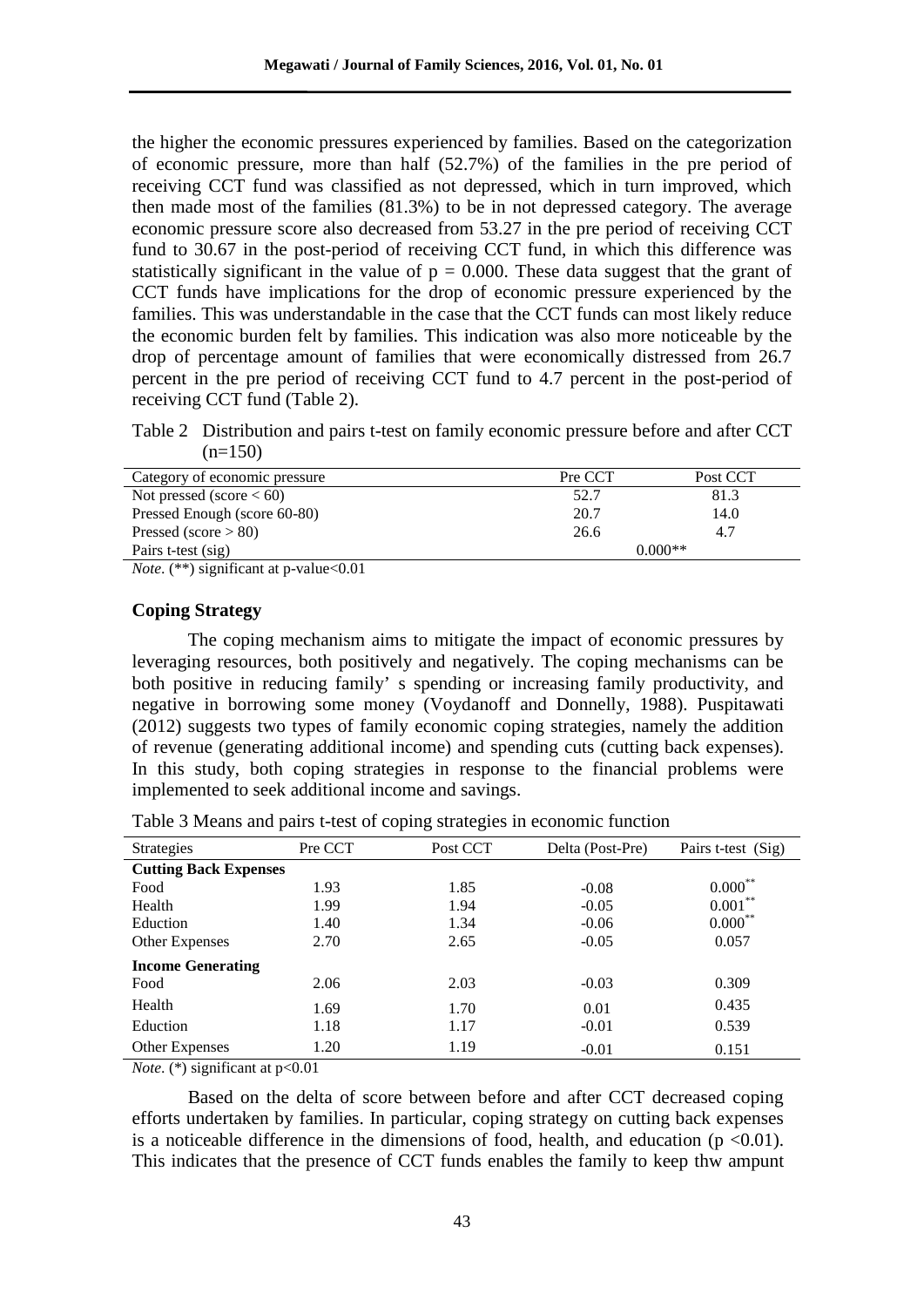of its spending. This result is in line with the previous study concluding that the more prosperous families will be less likely to perform coping strategies (Rosidah et al., 2012). Meanwhile, on income generating strategy,, there is no significant difference in all dimensions, although there were a downward trend in coping efforts in all dimensions with a very small delta. That is, families did coping to increase revenue with no changes between the pre and post period of receiving the CCT funds (Table 3).

If it were viewed based on two-dimensional coping strategies that families had been done, which were reducing family expenditure and increasing family income, then the most widely used coping strategies was reducing family expenditure and there was a significant difference  $(p=0.000)$  in reducing expenditure between the pre and post-of receiving CCT funds. On the other hand, the score of coping strategies in increasing family income did not show any significant differences  $(p=0.151)$  (Table 4).

Table 4 The distribution and pairs t-test of coping strategies on families economic function for pre and after CCT funds

| Category of Coping Strategies                | Pre CCT   | Post CCT |
|----------------------------------------------|-----------|----------|
| The total of coping strategy                 |           |          |
| Low (score $< 60$ )                          | 99.3      | 99.3     |
| Moderate (score $60 - 80$ )                  | 0.0       | 0.0      |
| High (score $> 80$ )                         | 0.7       | 0.7      |
| Pairs t-test between Pre and After CCT (sig) | $0.000**$ |          |
| Coping strategy on cutting back expenses     |           |          |
| Low (score $< 60$ )                          | 83.3      | 86.7     |
| Moderate (score $60 - 80$ )                  | 16.0      | 12.7     |
| High (score $> 80$ )                         | 0.7       | 0.7      |
| Pairs t-test between Pre and After CCT (sig) | $0.000**$ |          |
| Coping strategy on income generating         |           |          |
| Low (score $< 60$ )                          | 99.3      | 99.3     |
| Moderate (score 60 - 80)                     | 0.7       | 0.7      |
| High (score $> 80$ )                         | 0.0       | 0.0      |
| Pairs t-test between Pre and After CCT (sig) | 0.151     |          |
| <i>Note.</i> (**) significant at $p<0.01$    |           |          |

## **Correlation between Variables**

The result of correlation analysis indicated that several variables were significantly correlated with the total coping strategies both in the pre period of receiving CCT funds and post period of receiving CCT funds. Those are the family size  $(rs=0.263, p<0.01)$ , amount of debt  $(rs=0.256, p<0.01)$ , the ratio of debt and assets  $(rs=0.280, p<0.01)$ , and economic pressure  $(rs=0.489, p<0.01)$ ; on the other hand, it also had a significantly negative correlation with the level education of wives (rs= -0.172, p<0.05). Some positive variables related significantly to the coping strategies during post-period of receiving CCT funds were the family size  $(rs=0.284, p<0.01)$ , age of husbands (rs=0.214,  $p<0.05$ ), age of wives (rs=0.197,  $p<0.05$ ), amount of debt  $(rs=0.296, p<0.01)$ , the ratio of debt and assets  $(rs=0.277, p<0.01)$ , and economic pressure ( $rs=0.439$ ,  $p<0.01$ ); on the other hand, it also had a significantly negative correlation with the education level of wives ( $rs = -0.261$ ,  $p < 0.01$ ) and total of family income (rs= $-0.214$ , p<0.01) (Table 5).

The result of Spearman correlation analysis showed a significantly positive relationship between the strategy on reducing expenditure and the strategy on increasing income both for pre period of receiving CCT funds ( $rs = 0.212$ ,  $p \le 0.01$ ) and postperiod of receiving CCT funds ( $rs = 0.200$ ,  $p \le 0.05$ ). It implies that the better the family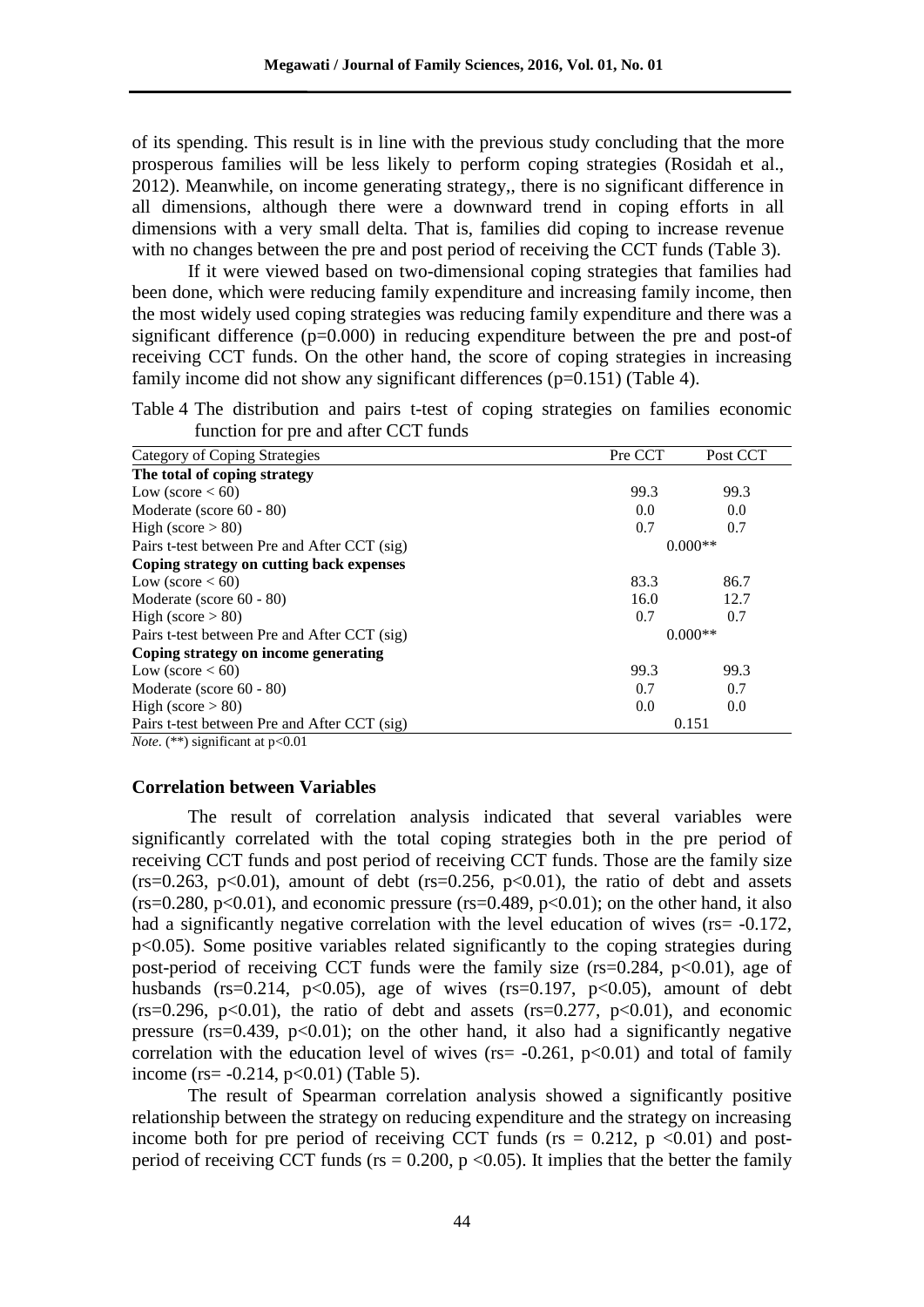can reduce its expenditure, the better the family can increase its income. Meanwhile, another preferable coping strategy which is tended to be applied by households at various levels of food security was to change the eating habits (51.5%).

| Variables                     | Coping Strategy |            |  |  |
|-------------------------------|-----------------|------------|--|--|
|                               | Pre CCT         | Post CCT   |  |  |
| <b>Family Size</b>            | $0.263**$       | $0.284**$  |  |  |
| Husband's Age                 | 0.160           | $0.214*$   |  |  |
| Wives' Age                    | 0.144           | $0.197*$   |  |  |
| Husband's Education           | $-0.058$        | $-0.053$   |  |  |
| Wives' Education              | $-0.172*$       | $-0.261**$ |  |  |
| <b>Total of Family Income</b> | $-0.155$        | $-0.214**$ |  |  |
| Amount of Debt                | $0.256**$       | $0.296**$  |  |  |
| The Ratio of Debt & Asset     | $0.280**$       | $0.277**$  |  |  |
| Economic pressures            | $0.489**$       | $0.439**$  |  |  |

Table 5 Coefficient correlation betweeen variables

*Note*. (\*) significant at  $p<0.05$ ; (\*\*) significant at  $p<0.01$ 

# **Discussion**

There was a significant increament in the total income when the family received the CCT fund. With the additional income received from CCT fund, the average income per capita was 1.3 times higher than the pre period of receiving CCT fund. The CCT program could probably increase the income of poor families in a short time and enhance human capabilities in the medium and long term (Son, 2008). Based on indepth-interview, some respondent stated:

*The money from CCT usually runs out in just one to two days. I am really grateful to have earned money from CCT. But, I think there is no changes after getting CCT, especially in the economic conditions of my family.*

*CCT's money usually runs out in just half a month, but it' s still enough to meet the family need.*

*CCT's money usually runs out more than one week. I felt grateful to earn money from CCT, but no changes occur after getting CCT.*

# *CCT's funds was exhausted in just two days.*

There was an increasing of poor families after they received CCT fund as 0.6 percent. Prior to the disbursement of CCT, many families borrowed money since they feel would soon get CCT funds, so after they received the money, they have to pay the loan. Their negative behavioral change (borrowing money) may generate poverty and/or cause its persistence (Gu´nther and Harttgen, 2009). The amount of the money they borrowed was greater than the funds that would be disbursed. This causes the receiver instead of increasing family welfare but poorer than before. One of respondents stated:

*The family debt is increased after receving CCT because the expense is getting more. The money is used for the needs of school children, buying*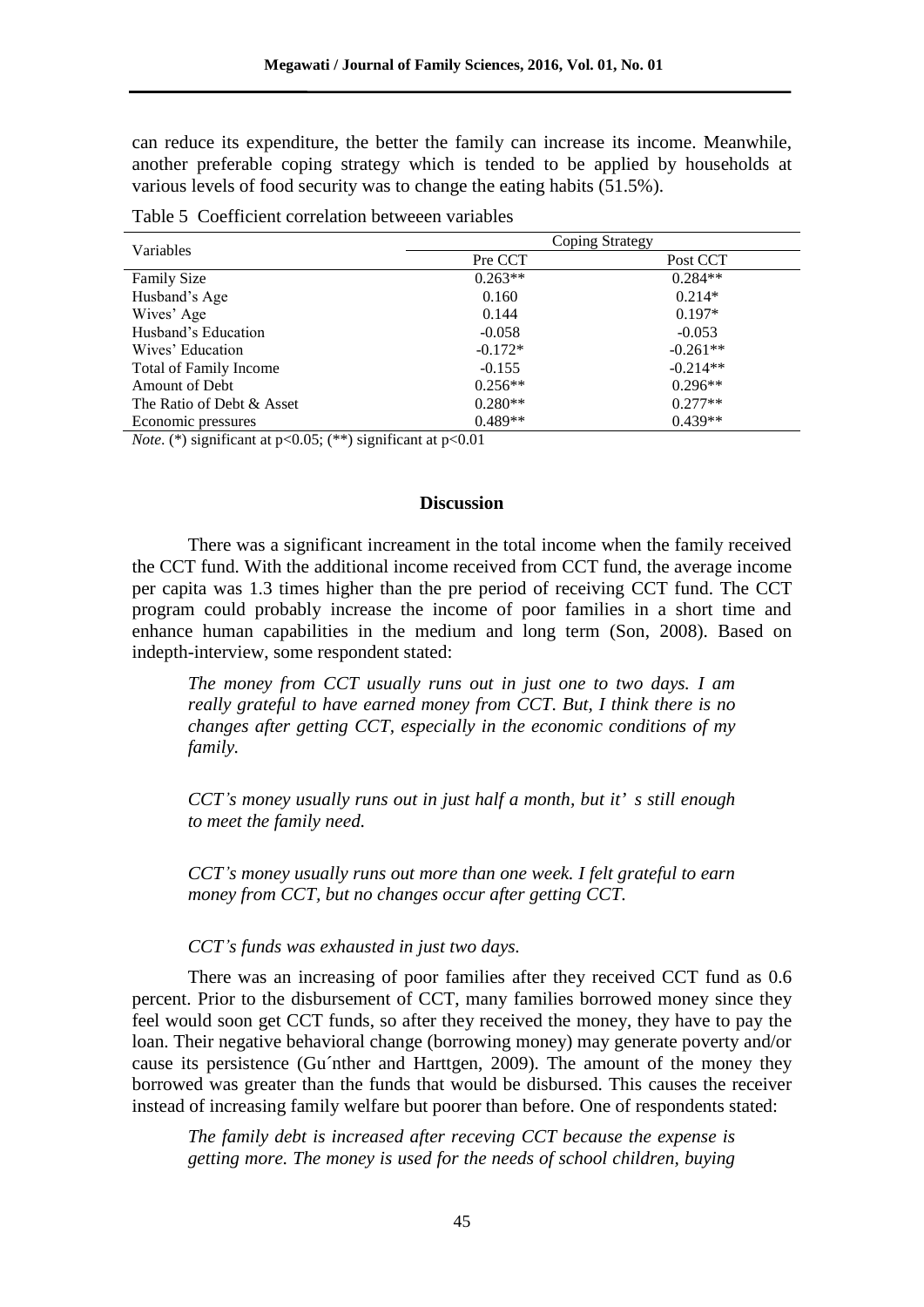# *rice and tobacco for my husband.*

The findings of this study were yet far from the result of a similar program in Colombia, which could reduce the poverty rate to six percent. The impact of CCT on poverty varied among its programs, with Progresa showed the most significant results. Bourguignon et al. (2002) found a very little impact on poverty and inequality for the Bolsa Escola as a small number of transfers. Zepeda (2006) also concluded that CCT programs did make a huge difference in poor household' s income, but yet did not reduce poverty significantly. Based on these results, we need a rules regarding the use of cash transfer family received in order to be used properly. Family financial management assistance ia also needed during this program in order to make them capable to manage their finance during and after completion of the program.

The increasing of family income results in the declining economic pressure, and eventually the wives will feel better off or satisfied with the family' s life. Regarding this case, CCT program can be called as an incentive-based welfare program. This programs were acknowledged for their run in helping the poor families to overcome poverty by reducing the major barriers faced by the poor*.*

If it were viewed based on two-dimensional coping strategies that families had been done, which were reducing family' s expenditure and increasing family' s income, then the most widely used coping strategy was reducing family expenditure and there was a significant difference (p=0.000) in reducing expenditure between the preperiod and post-period of receiving CCT funds. On the other hand, the score of coping strategies in increasing family income did not show any significant differences  $(p=0.151)$ .

The indications of these data were that the family tended not to make effort on striving their revenue (generating income), which was more productive, but on saving or cutting their spending, either of which was identically more passive. The difficulty on finding a job or lack of resource was favorably the reason why family did not intend to find an additional income.

In terms of coping strategies that increase family income, family tended to choose coping strategies by saving money on food, health, education, and other expenses. This passive coping strategy was commonly preferred due to the limited resources owned by the family to conduct an active one, such as due to the unavailability of land, low education level, no job, no assets or no place to borrow money. This goes along with the research of Kusumo (2008) which stated that in the face of economic difficulties, farmer families likely prefer to apply the saving strategies more frequently rather than applying the resource replenishment strategies or social strategy.

The result of coping score categorization performed by families indicated that more than a half of samples were classified as moderate either in the pre-period or postperiod of receiving CCT funds. Statistically, there was a significant difference of coping strategy, which means that the efforts of coping mechanisms are decreased significantly when families receive CCT funds.

The family size was positively and significantly associated with the total coping strategies both pre and post period of receiving CCT funds. This indicates that the more members of the family, the more optimal effort needed to overcome the problem itself. A study by Amendah et al. (2014) concluded that the large number of children under 15 years increased the probability of using a coping strategy.

The total debt, debt ratio, and asset were positively and significantly associated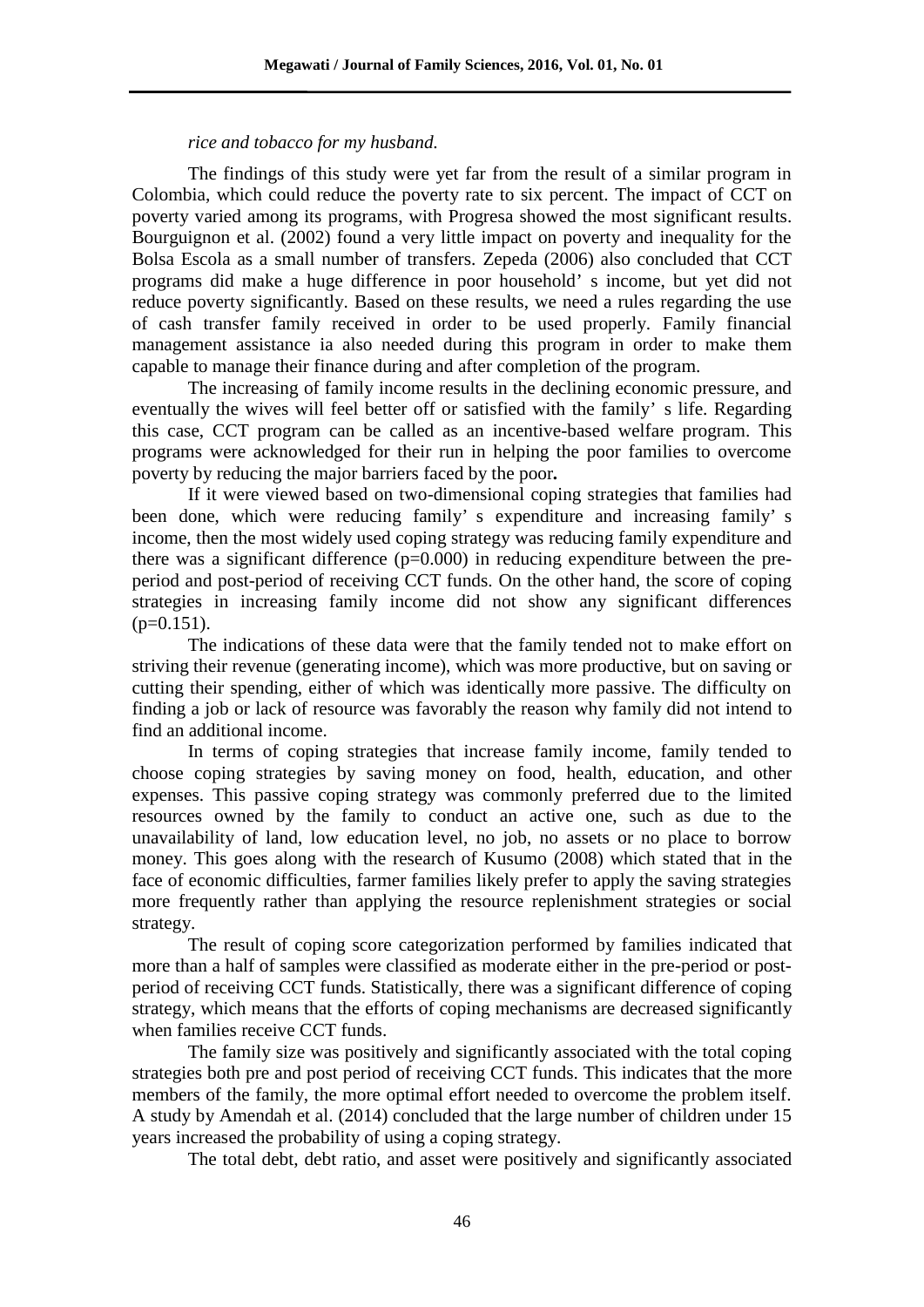with total coping strategy, indicating that the more debt a family had, the more effort they put intensively to get rid of it either through savings or increasing their income. On the other hand, the length of wives' education was negatively and significantly related to total coping strategies. This means that the higher the wives's education level, the fewer coping strategies required. The higher the wives' education level, the better economy status the family would likely pursue; thus, the family does not face the problem of finding additional savings or income.

The age of husbands and wives were positively and significantly associated with the total coping strategies during the pre-period of achieving CCT fund, indicating that the older the age of husbands and wives, the more coping strategies to be applied. The enormous life experiences of older ones will engage opportunities or choices to make coping strategies in addressing the increasing problems. The more coping strategies applied, the more CCT fund allocated for non-educational activities, meaning that those various coping efforts most likely increase the fund allocation for non-educational matter. Expenditure on food and non food and also the total family revenue were negatively related to the total coping strategies. This is understandable in a matter that the coping efforts which were mostly done by the sample were savings. No doubt that this has implications on the decreasing of family expenditure. However, since the total revenue was negatively related to family coping strategies, it can be interpreted inversely that the more income the family receive (to achieve a better economy), the fewer coping strategies particularly on savings a family needs to deal with. This was supported by the fact that savings coping strategy was negatively and significantly correlated with the total family income.

The limitation of this study are the using of recall method in collecting data may cause error answers since it relies only on memories. Also, the interview for pre and post period of CCT was conducted in the same time, it could cause misperception regarding the time frame of the questions.

# **Conclusion and Recommendation**

### **Conclusion**

The study shows that the CCT funding have implications toward the decrease of economic pressure experienced by family. Family size, amount of debt, the ratio of debt and assets, and economic pressure are significantly and positively correlated with the total coping strategies both in pre and post-CCT. On the other hand, the total coping strategies both in the pre and post-CCT are also significantly and negatively correlated with the level education of wives. In addition, the age of husbands and wives are significantly and positively related to the coping strategies during post CCT, while the total family income is significantly and negatively correlated.

#### **Recommendation**

The result of the study showed that the coping mechanisms which are applied declined during the post CCT. This case reinforces CCT as an incentive-based welfare program. Moreover, CCT program has certainly proved to help the poor communities to overcome poverty by reducing the main barriers. Besides the efforts to carry out CCT program, it is important for the government to provide facilities and infrastructures which support the economic empowerment of families to be more active and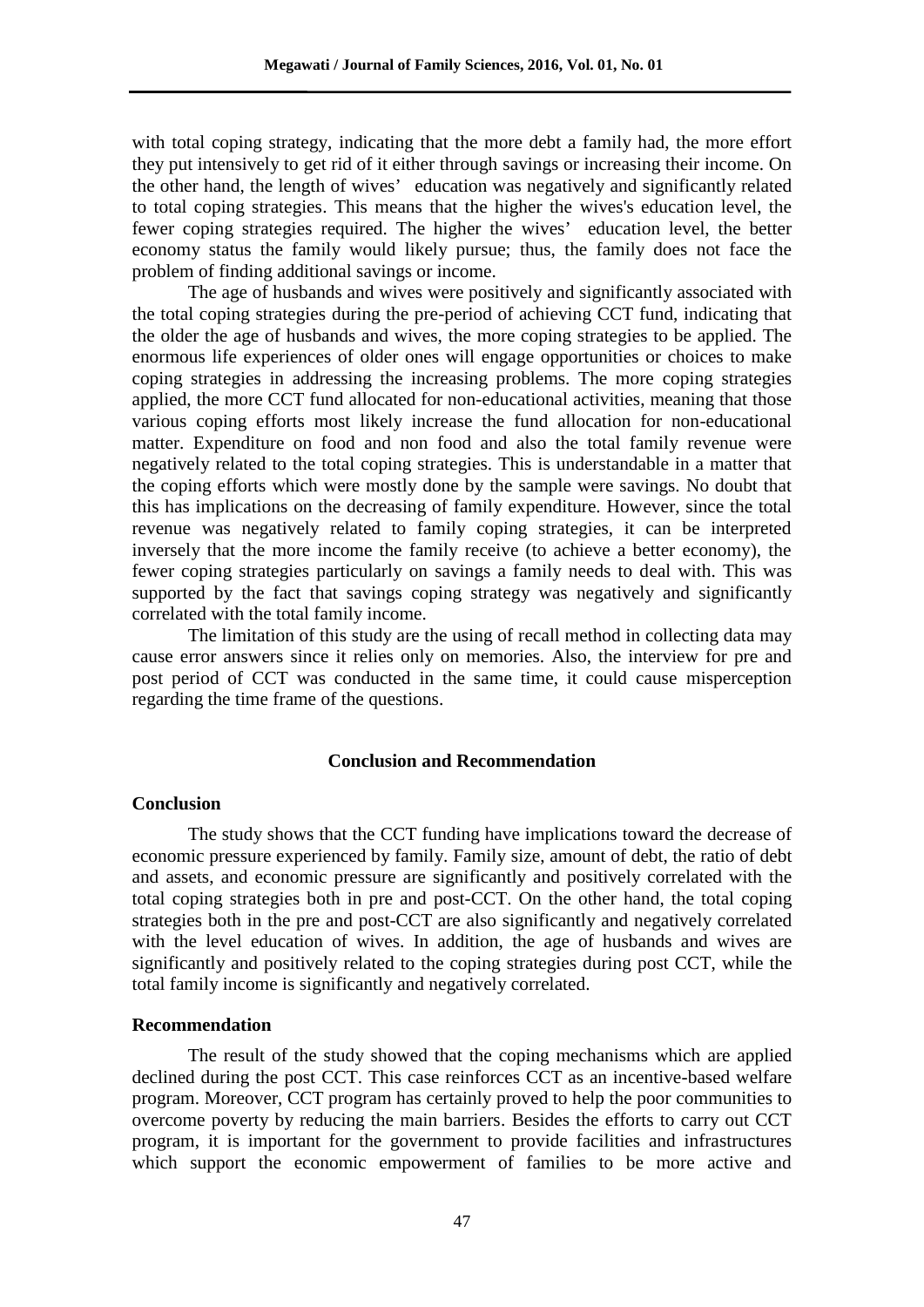independent in optimizing its resources and not merely just in the form of receiving incentives. For further research, it is recommended to conduct a study on others variables that influence coping strategies and compare coping strategies between the poor and non-poor families.

## **References**

- Amendah, D. D., Buigut, S., & Mohamed, S. (2014). Coping strategies among urban poor: Evidence from Nairobi, Kenya. *PLoS ONE, 9*(1), 1-8. doi: 10.1371/journal.pone.0083428.
- Bourguignon, F., Ferreira, F., & Leite, P. (2002). Ex-ante evaluation of conditional cash transfer programs: The case of Bolsa Escola (Policy Research Working Paper No. 2916, World Bank, Washington, DC. doi: 10.1596/1813-9450-2916.
- Conger, R. D., Wallace, L. E., Sun, Y., Simons, R. L., McLoyd, V. C., & Brody, G. H. (2002). Economic pressure in African American families: A replication and extension of the family stress model. *Developmental Psychology*, *38,* 179–193.
- Fiszbein, A. & Schady, N. (2009). *Conditional Cash Transfer: Reducing Present and Future Poverty*. Washington DC: The International Bank for Reconstruction and Development/The World Bank.
- Gu´nther, I., & Harttgen, K. (2009). Estimating Households Vulnerability to Idiosyncratic and Covariate Shocks: A Novel Method Applied in Madagascar. *World Development*, *37*(7), 1222–1234. doi: 10.1016/j.worlddev.2008.11.006.
- Hastuti, D., & Milyawati, L. (2009). Dukungan keluarga, pengetahuan, dan persepsi ibu serta hubungannya dengan strategi koping ibu pada anak dengan gangguan *Autism Spectrum Disorder* (ASD) [Family Support, mother's knowledge and perception of asd, and its correlation with coping strategy of mothers with Autism Spectrum Disorder (ASD) children]. *Jurnal Ilmu Keluarga dan Konsumen*, *2*(2), 137-142. Retrieved from http://journal.ipb.ac.id/index.php/jikk/article/view/5170/3566.
- Kusumo, R. A. B., Sunarti, E., & Pranadji, D. K. (2008). Analisis Peran Gender serta Hubungannya dengan Kesejahteraan Keluarga Petani Padi dan Hortikultura di Daerah Pinggiran Perkotaan [The role of gender in coping strategies and family resource management and its relationship with the family welfare of rice and horticulture farmers in the urban fringe]. *Media Gizi dan Keluarga*, *32*(2), 52-64.
- Puspitawati, H. (2012). *Gender dan Keluarga* [Gender and Family]. Bogor, Indonesia: IPB Press.
- Robila, M. (2006). Economic pressure and social exclusion in Europe. *The Social Science Journal,* 43, 85-97. doi: 10.1016/j.soscij.2005.12.009.
- Rosidah, U., Hartoyo, & Muflikhati, I. (2012). Kajian Strategi Kopingdan Perilaku Investasi Anak Pada Keluarga Buruh Pemetik Melati Gambir. [Study on family coping strategy and investment behavior on children of jasmine officinale labor families]. *Jurnal Ilmu Keluarga dan Konsumen*, *5*(1).
- Son, H. H. (2008). Conditional cash transfer programs: An effective tool for poverty alleviation? (Economics and Research Department Policy Brief Series No. 51). Retrieved from http://www.adb.org/sites/default/files/publication/28104/pb051.pdf.
- Statistics Indonesia. (2012). Official Statistics News. Retrieved from http:// www.bps.go.id/?news=981.